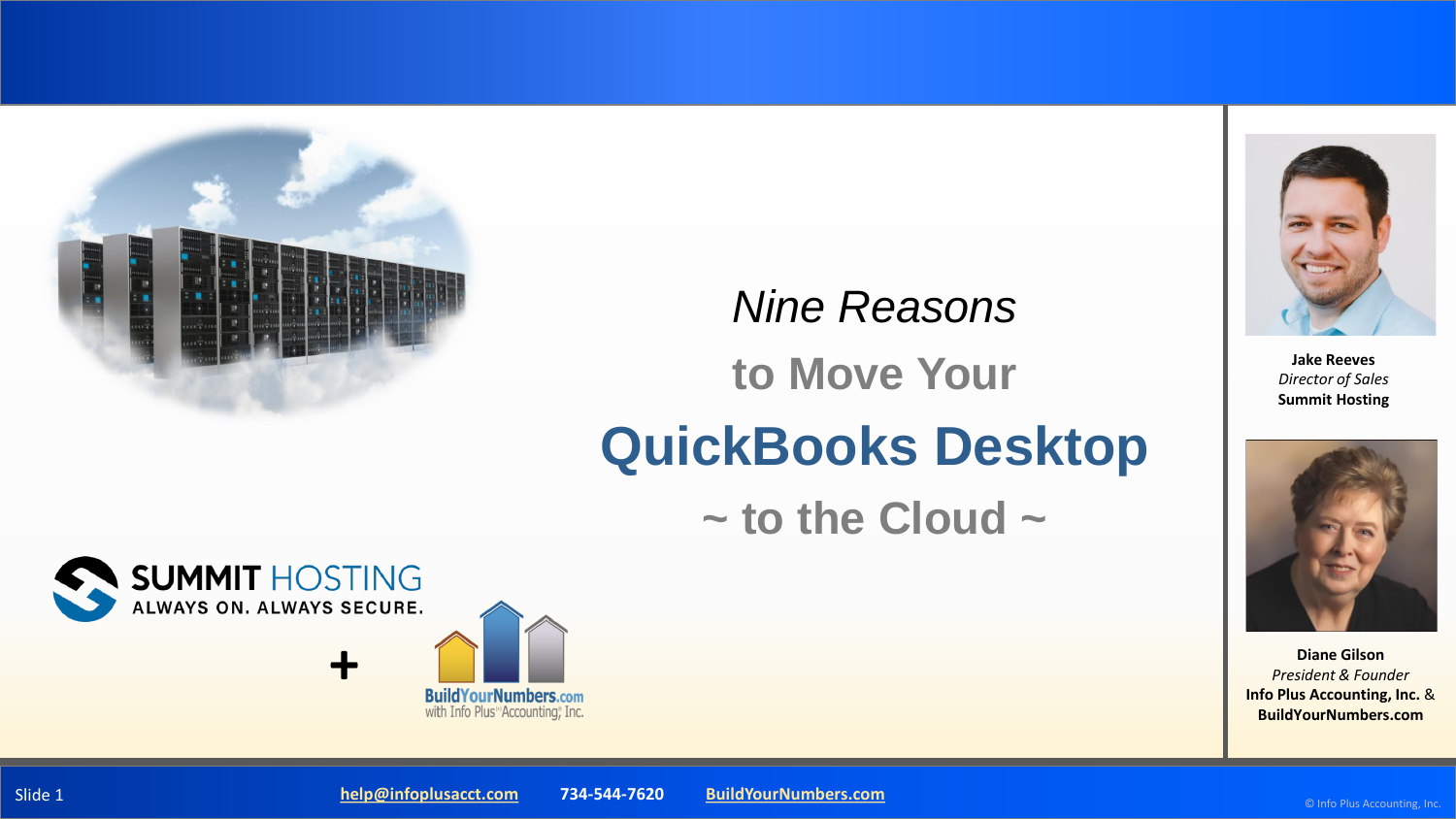

#### *Why We're Teaming Up Today –* **Hosting is an Outstanding Alternative to QBO**

- Many people believe QuickBooks Online is going to be great because it's "in the cloud"
- **BUT**  the TRUTH is that **QBO doesn't have the same capabilities as desktop**  especially when it comes to job costing. *(Requires many manual work-arounds.)*
- **Totally different (web-based)** software → Requires significant learning curve
- QBO is costly: Annual subscription (after first year) examples:
	- ✓ **QBO Advanced** (best for construction companies) **per company:** 25 users **\$1,840 to \$2,160**
	- **ProPlus desktop multiple companies:** 1 User \$350. 3 Users \$750
	- ✓ **PremierPlus desktop multiple companies:** 1 User = **\$550**, 3 Users = **\$1,150**
- QBO may also **require** multiple apps to meet your needs → **Additional cost…**



**Jake Reeves** *Director of Sales*  **Summit Hosting**



**Diane Gilson** *President & Founder* **Info Plus Accounting, Inc.** & **BuildYourNumbers.com**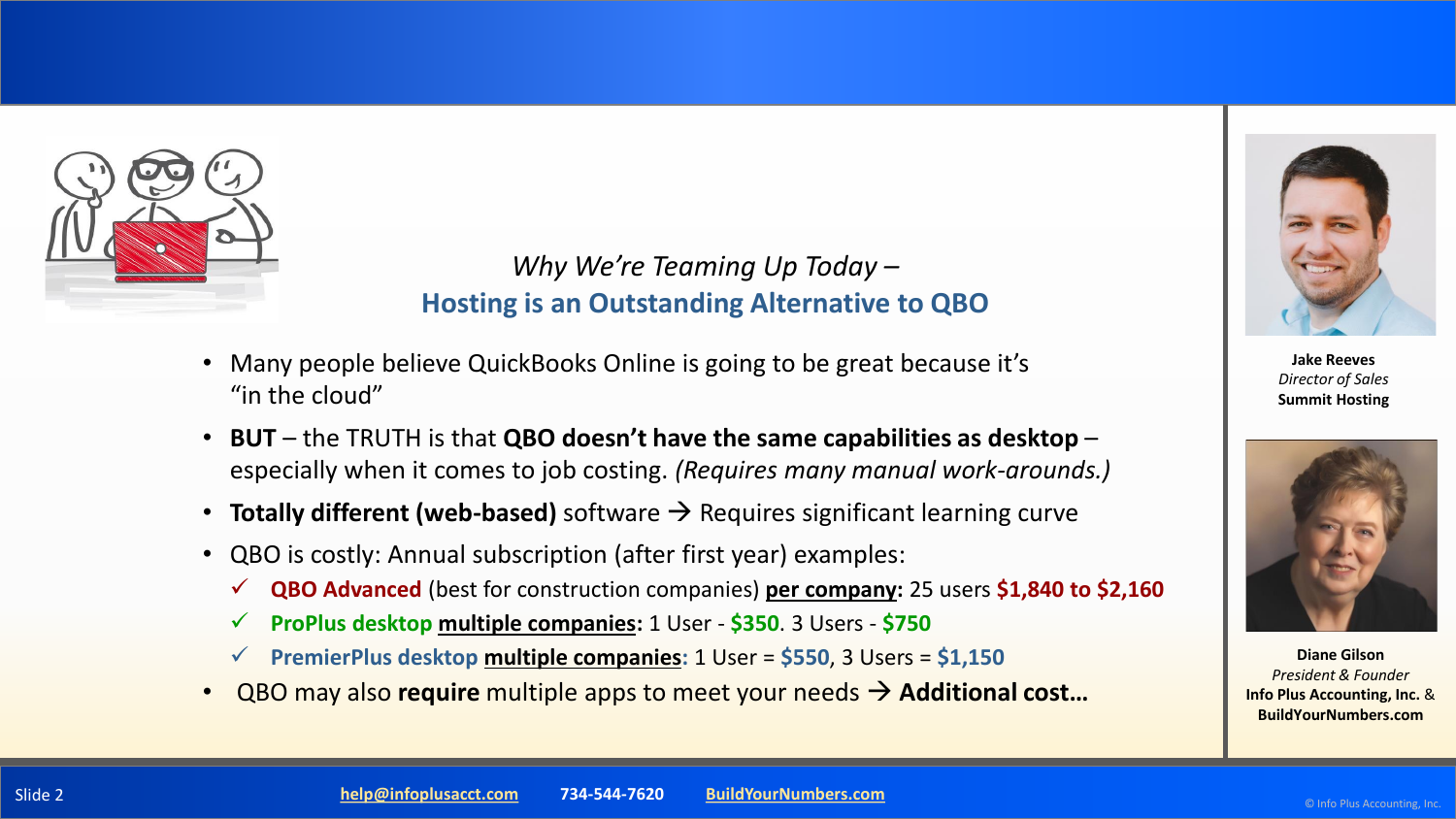#### **ABOUT JAKE REEVES**

- Brings **over two decades** of working in the technology industry.
- Jake specializes in providing **technical engineering services to businesses** that want to adopt the cloud but don't know where to begin.
- His focus is on his customers and partnerships in **finding the right solution, for the best cost.**



#### **ABOUT DIANE GILSON**

- **Consultant, Trainer, Speaker, Author and Product Developer**
- **Extensive Accounting Background** 
	- *16 years public accounting*
	- *13 years banking*
	- *Founder of Info Plus Accounting in 1994*
- **25+ Years Working with Business Owners & Accounting Staff to Help Develop Job-Cost & Management Accounting Systems**
- **Certifications and Awards:**
	- *Certified Advanced & Enterprise ProAdvisor*
	- *8-year Top 100 ProAdvisor*
	- *Top Niche Practice (Construction) ProAdvisor*
	- *CPA background*
- *Certified Internal Auditor background*



**Jake Reeves** *Director of Sales*  **Summit Hosting**



**Diane Gilson** *President & Founder* **Info Plus Accounting, Inc.** & **BuildYourNumbers.com**

© Info Plus Accounting, Inc.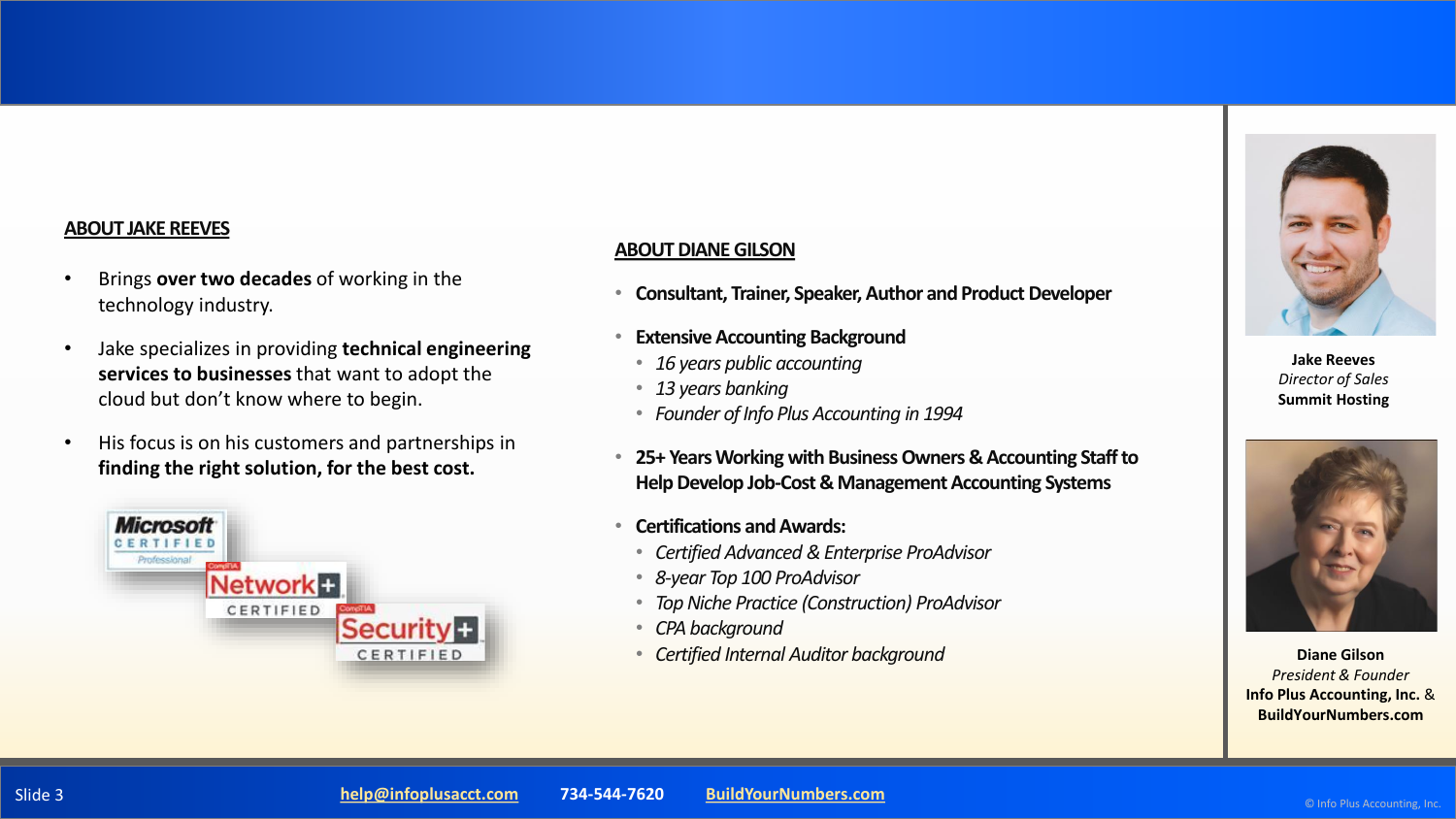### **Why QB desktop? Top 10 Reasons…**

1.Designed for job costing

*(Increase profitability by instantly getting the job info you need at the push of a button)*

- 2. Track your payroll, materials, contractors, and equipment costs by job code for each of your jobs *(See whatever you want to see about your jobs…)*
- 3. Compare Estimated vs. Actual results for your projects *(Monitor operations*→ *reduce cost and waste)*
- 4. Identify and learn from "loser" or low-profit jobs *(Spot and avoid future problem jobs before you take them on!)*
- 5.Use the integrated QB desktop systems. E.g.: Estimates  $\rightarrow$  to PO's  $\rightarrow$  Bills/Checks/Credit Cards *(Maximize your speed, accuracy, and control!)*





**Jake Reeves** *Director of Sales*  **Summit Hosting**

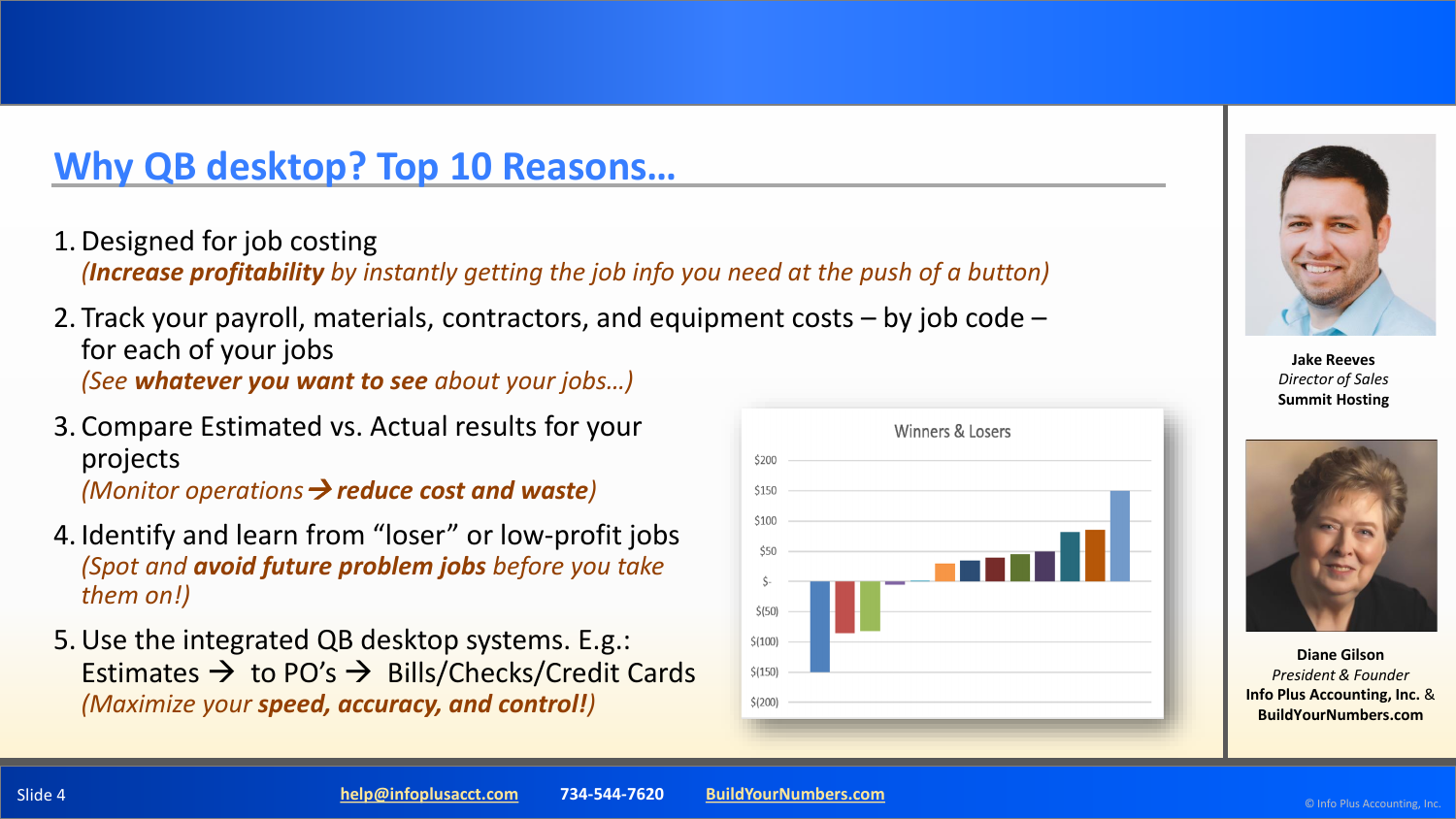### **Why QB desktop? Top 10 Reasons…**



- 6. "Scale the system" to meet your needs *(E.g., small to large companies, simple to detailed tracking)*
- 7. Enjoy the benefits of continually upgraded features *(E.g., free online payments, mobile uploads, and enhanced security)*
- 8. Benefit from the huge QB desktop user base, established documentation, and experienced ProAdvisor community *(Access a wealth of desktop info and expertise…)*
- 9. Create multiple companies *(Track of each of your companies without paying extra)*
- 10. Select from many construction apps available  $-$  e.g., BuildTools, BuilderTrend, CoConstruct, Knowify, etc. *(Create user-friendly portals for customers, vendors, and employees)*



**Jake Reeves** *Director of Sales*  **Summit Hosting**

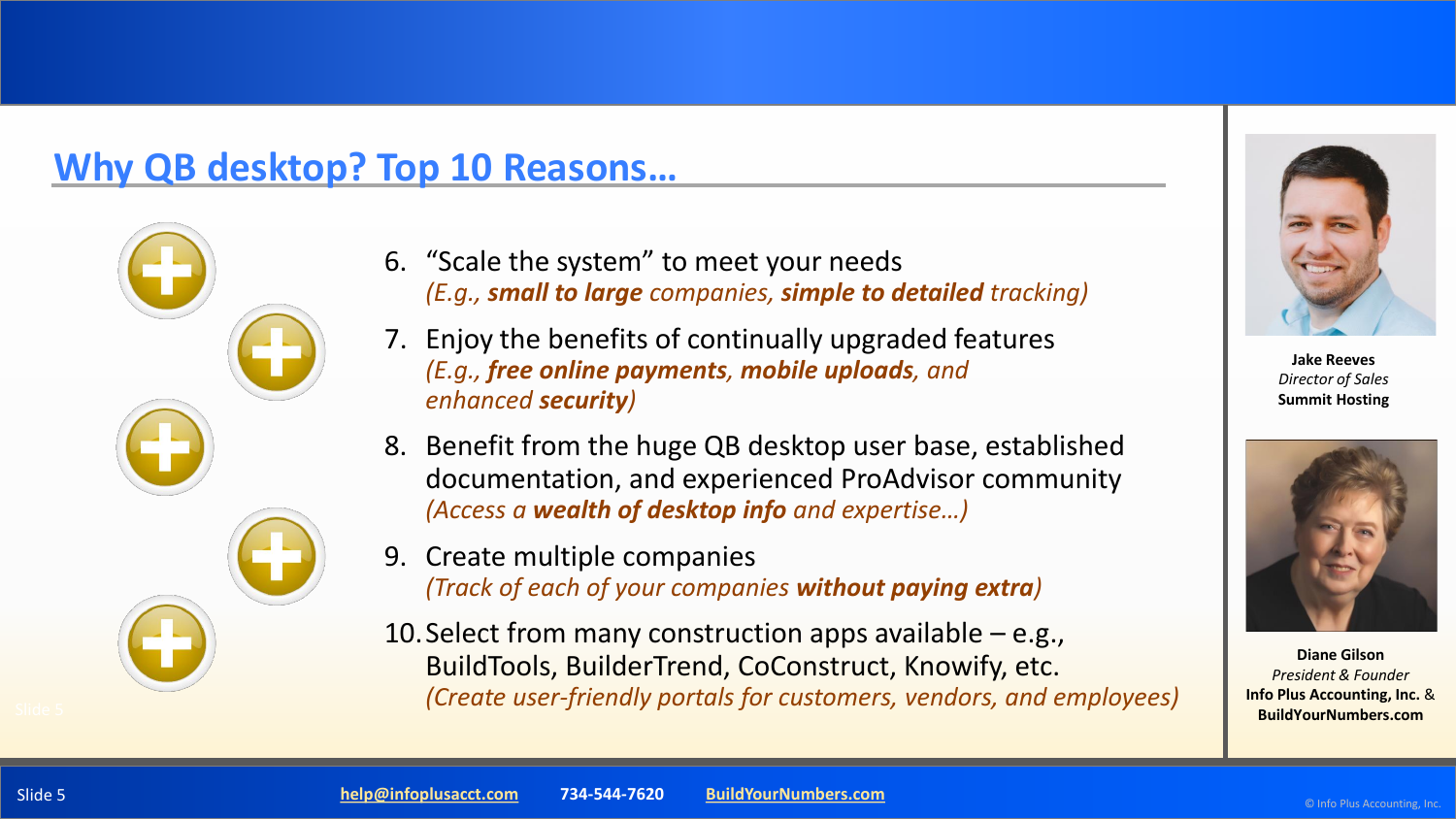## **Typical In-house Desktop Configurations…**

- **Stand-alone PC** with single QB desktop license installed *OR* **A stand-alone Mac** – with Parallels software (to get QB desktop PC functionality)
- **Multiple PC's** with multiple desktop software licenses installed on each machine **"tied into" an in-house server** with one license installed on the server
- **In-house "terminal server" set-up:** *(Enterprise Only)* Multiple computers access the internet to connect with the in-house terminal server *(closest to a "hosted" environment)*





**Jake Reeves** *Director of Sales*  **Summit Hosting**